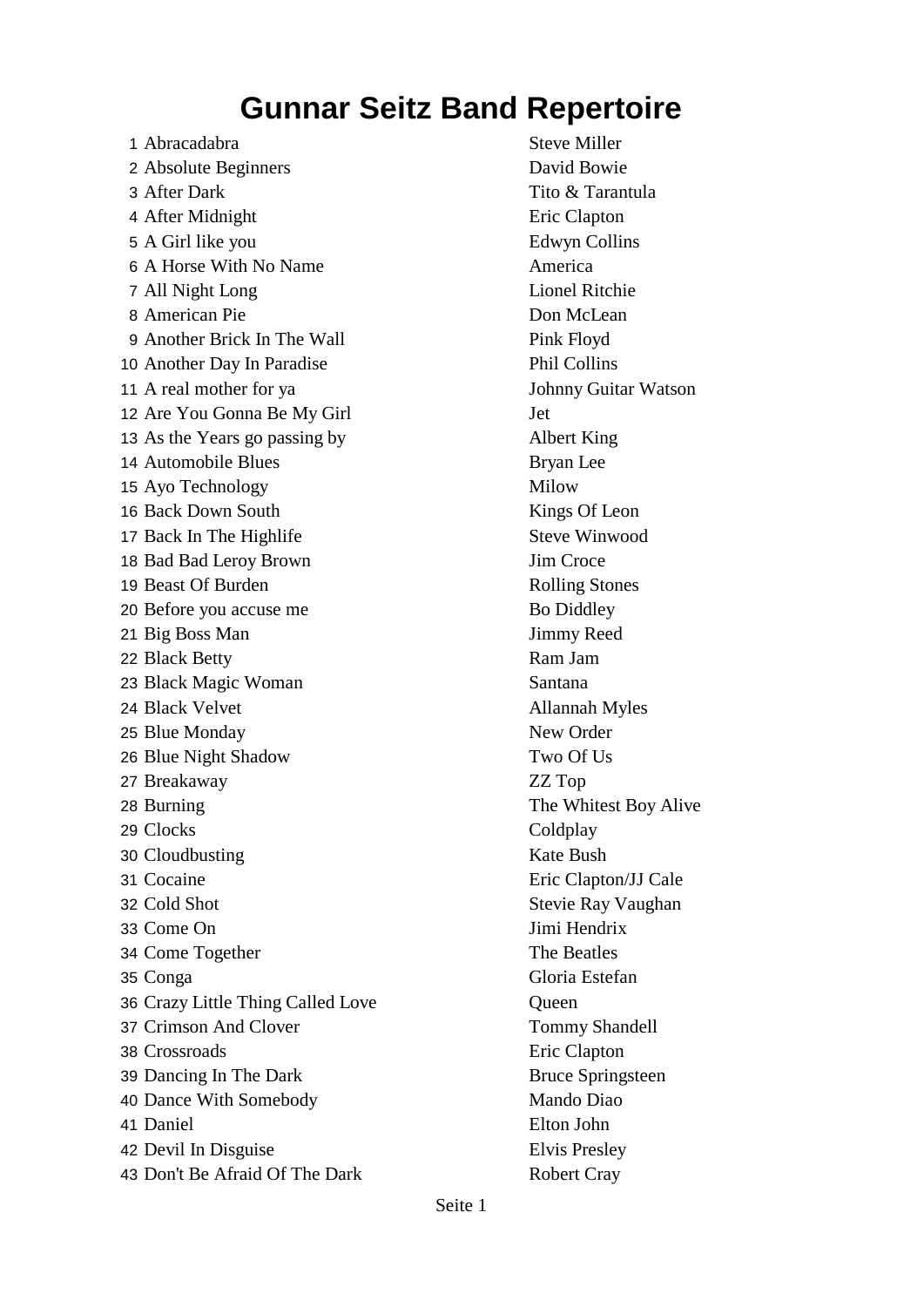44 Don't Stop Believing Journey 45 Don't Go Hothouse Flowers 46 Down Under Men At Work 47 Dreadlock Holiday 10cc 48 Drift Away Dobie Gray 49 Drive R.E.M. 50 Driver's Seat Sniff 'n Tears 51 Easy Faith No More 52 Everybody Hurts R.E.M. 53 Everybody needs somebody Blues Brothers 54 Everybody Wants To Rule The World Tears For Fears 55 Eye In The Sky Allan Parsons Project 56 50 Ways To Leave Your Lover Paul Simon 57 First we take Manhattan Jennifer Warnes 58 Fly Like An Eagle Steve Miller 59 Follow Me Uncle Kracker 60 Fortunate Fool Jack Johnson 61 Get It On T.Rex 62 Get Lucky Daft Punk 63 Golden Brown The Stranglers 64 Good Thing Fine Young Cannibals 65 Hang on Sloopy The McCoys 66 Heaven's in the Backseat of my Cadillac Hot Chocolate 67 Hey Joe Jimi Hendrix 68 Hey Soulsister Train 69 Highway Chile Jimi Hendrix 70 Hold It Eddie Vinson 71 How Deep is You Love Bee Gees 72 How You Remind Me Nickelback 73 Human Nature Michael Jackson 74 I can't stand the rain Tina Tuner 75 I Can't Stop Loving You Phil Collins 76 I don't need no Doctor Ray Charles 77 I Follow Rivers Triggerfinger 78 I Heard It Through The Grapevine Marvin Gaye 79 I'll Be Your Baby Tonight Robert Palmer 80 I´ll play the Blues for you Albert King 81 I'll keep holding on Simply Red 82 I loved another Woman Peter Green 83 I´m bad, I´m nationwide ZZ Top 84 I'm On Fire Bruce Springsteen 85 I Need You Tonight INXS 86 I Still Haven't Found What I'm Looking For U2

#### Seite 2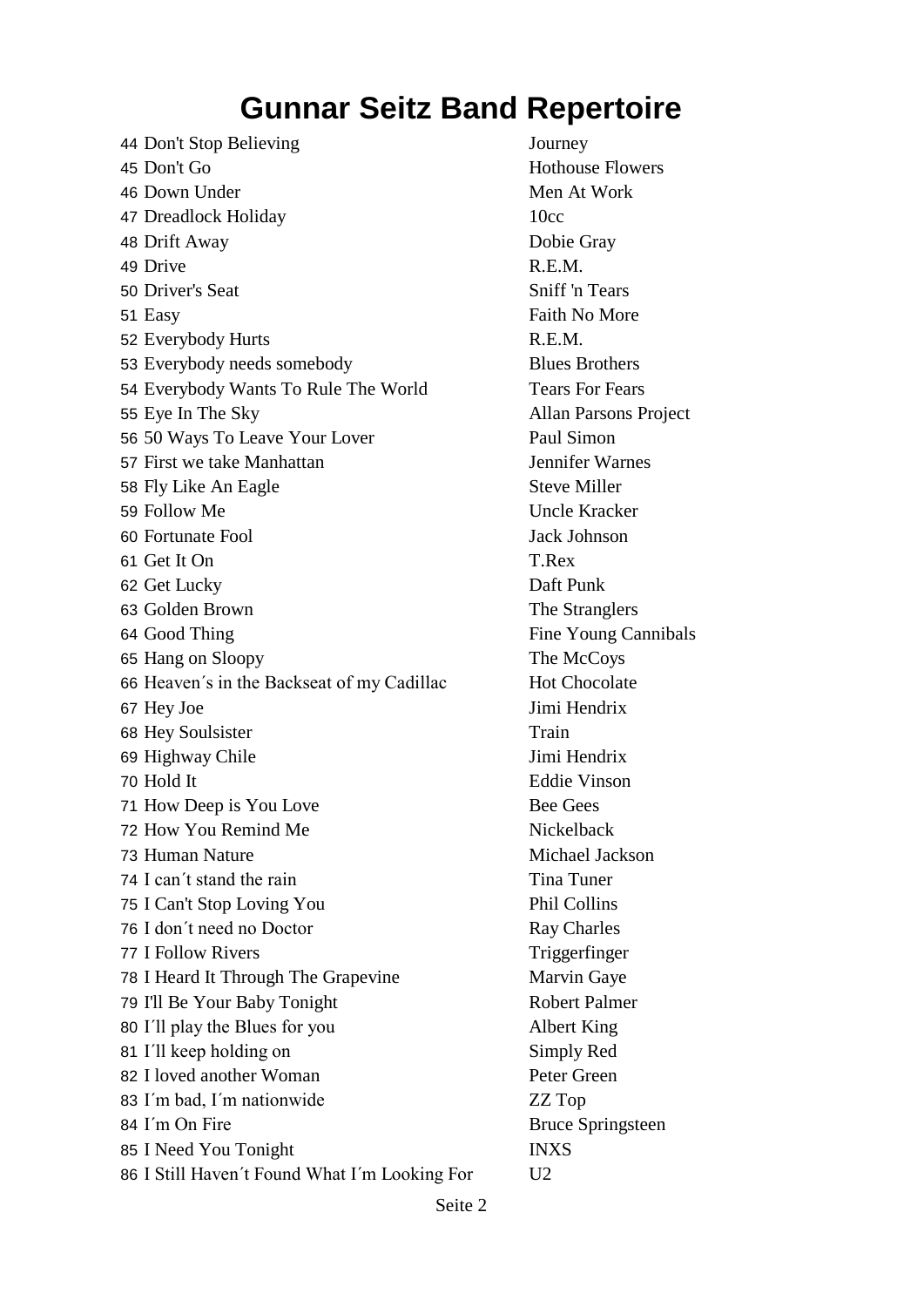87 In the Midnight Hour Wilson Picket 88 I only wanna be with you Hootie & The Blowfish 89 Ironic **Alanis Morissette** 90 It's easy to get bored Helmet 91 Jack & Diane John Cougar Mellencamp 92 Jeans On David Dundas 93 Jesus just left Chicago ZZ Top 94 Johnny And Mary Robert Palmer 95 Josephine Chris Rea 96 Jumping Jack Flash Rolling Stones 97 Keep on rocking me Baby Steve Miller 98 King of my Castle Wamdue Project 99 Kiss Prince 100 Layla Eric Clapton 101 Lean On Me Bill Withers 102 Let's Dance David Bowie 103 Let´s Dance Chris Rea 104 Light My Fire The Doors 105 Listen To The Music The Doobie Brothers 106 Looking For The Summer Chris Rea 107 Looking out the window Stevie Ray Vaughan 108 Long Train Running Doobie Brothers 109 Love Is In The Air John Paul Young 110 Lover Boy Billie Ocean 111 Love The One You're With Crosby, Stills & Nash 112 Lullaby The Cure 113 Maneater Hall & Oates 114 Master Blaster Stevie Wonder 115 Midnight Blues Gary Moore 116 Missionary Man Eurythmics 117 My Love Zucchero 118 My Sharona The Knack 119 Nah Neh Nah Vaya Con Dios 120 Never Let Me Down Again Depeche Mode 121 Nights In White Satin The Moody Blues 122 Norwegian Wood The Beatles 123 Nothing Else Matters Metallica 124 Oh Well Fleetwood Mac 125 Our House Madness 126 Paint It Black Rolling Stones 127 Part Time Lover Stevie Wonder 128 Penthouse Pauper Creedence Clearwater Revival 129 Perfect Fairground Attraction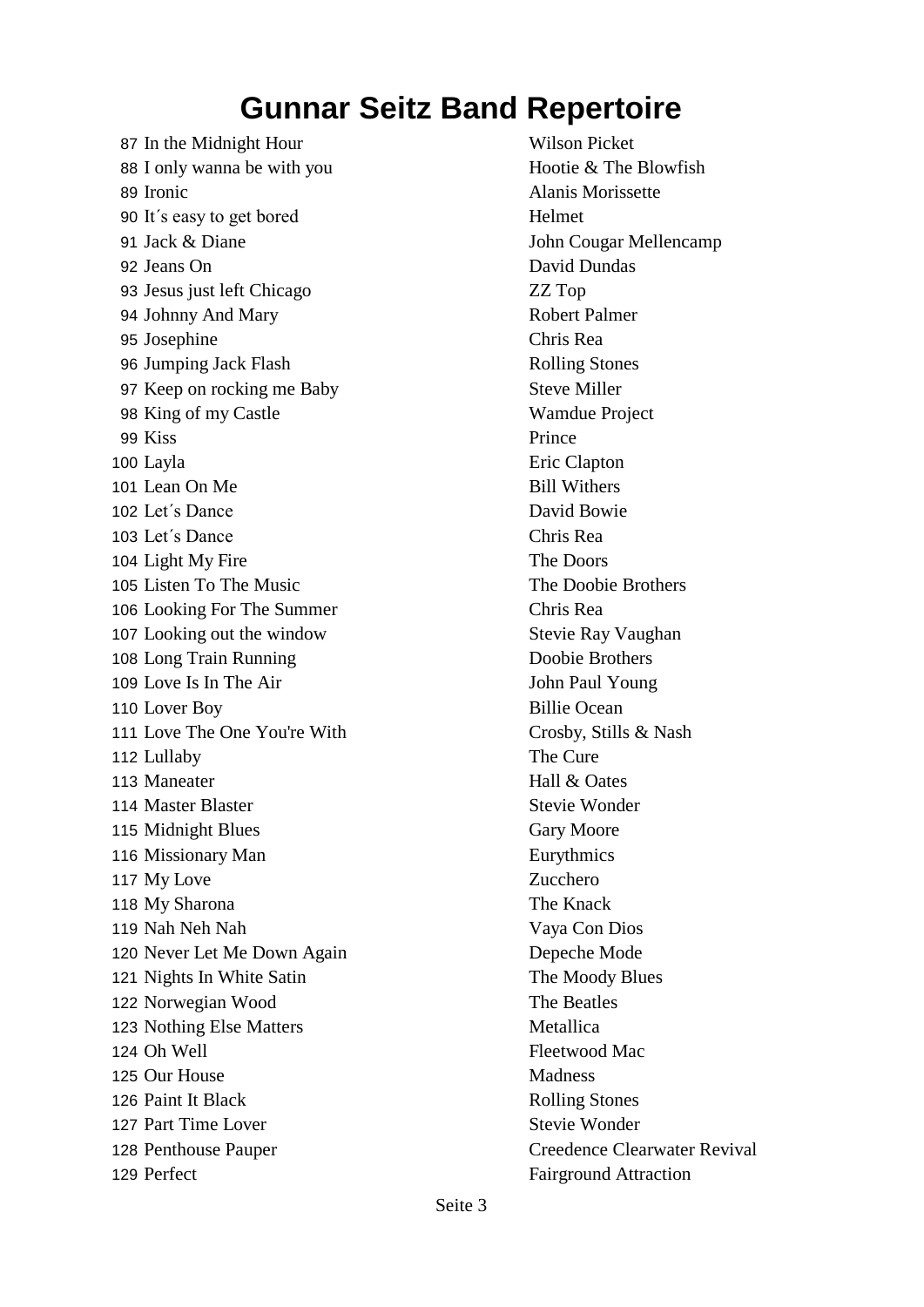130 Policy Of Truth Depeche Mode 131 Purple Rain Prince 132 Radar Love Golden Earring 133 Radio Nowhere Bruce Springsteen 134 Ride Like The Wind Christopher Cross 135 Riders on the Storm The Doors 136 Ring of Fire Johnny Cash 137 Road To Nowhere Talking Heads 138 Rocket Man Elton John 139 Rocking Pneumonia **Art Neville** 140 Roll with my Baby Ray Charles 141 Runaround Sue Dion 142 Running In The Family Level 42 143 Running on Faith Eric Clapton 144 Running Up That Hill Kate Bush 145 Sausalito Summernight Diesel 146 Save Tonight Eagle Eye Cherry 147 Should I stay or should I go The Clash 148 Sign O' The Times Prince 149 Sledgehammer Peter Gabriel 150 Slow Dancing In A Burning Room John Mayer 151 Smack Dab In The Middle Ray Charles 152 Smalltown Boy Bronski Beat 153 Solsbury Hill Peter Gabriel 154 Someday, Someway Marshall Crenshaw 155 Something In The Water Brooke Fraser 156 Start Me Up Rolling Stones 157 Statesboro Blues Allman Brothers 158 Still Got The Blues Gary Moore 159 Stray Cat Strut Stray Cats 160 Stuck In The Middle Stealer's Wheel 161 Sultans of Swing Dire Straits 162 Sweet Dreams Eurythmics 163 Sweet Sixteen Billy Idol 164 Tainted Love Soft Cell 165 Texas Flood Stevie Ray Vaughan 166 Texas Twister Little Feat 167 That'll Be The Day Buddy Holly 168 Thinking Out Loud Ed Sheeran 169 The Joker Steve Miller 170 The Lovecats The Cure 171 The Passenger Iggy Pop 172 The Power Of Love Huey Lewis And The News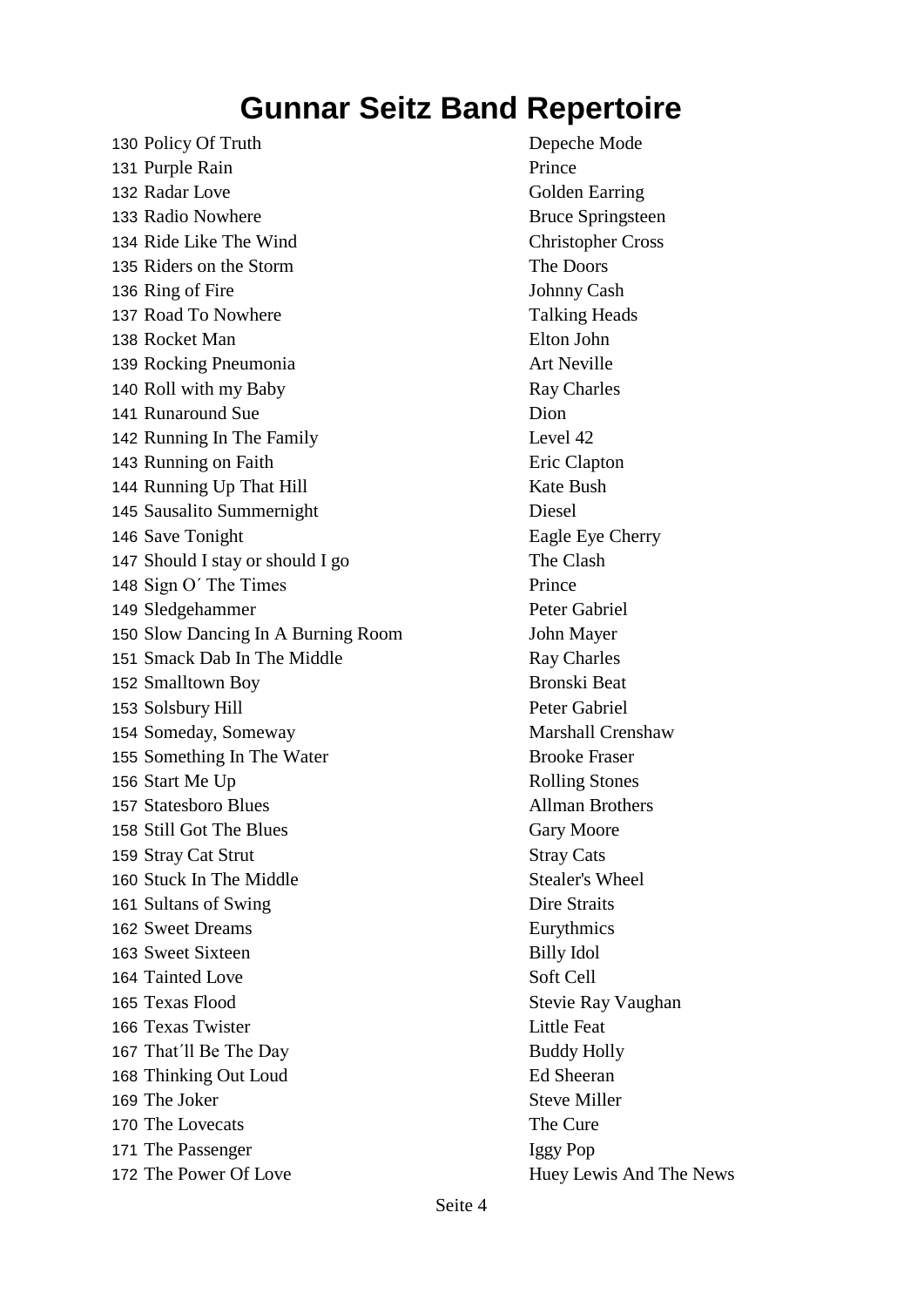173 The Riddle Nik Kershaw 174 The River Of Dreams Billy Joel 175 The Scientist Coldplay 176 The Sound Of Silence Paul Simon 177 The Letter Joe Cocker 178 The Times They Are A Changing Bob Dylan 179 The Wanderer Dion 180 The Wind Cries Mary Jimi Hendrix 181 The Year Of The Cat Al Stewart 182 3 a.m. Matchbox 20 183 Time After Time **Cindy Lauper** 184 To Love Somebody Jimmy Somerville 185 Tonight Reamonn 186 Train kept a'rolling Johnny Burnette 187 Try Pink 188 Twisting the Night away Sam Cooke 189 Unchain my Heart Ray Charles 190 Under the Bridge Red Hot Chili Peppers 191 Under the Moon of Love Showaddywaddy 192 Use Somebody Kings Of Leon 193 Video Games Lana Del Ray 194 Waiting for the Bus **ZZ** Top 195 Wake Me Up Aloe Blacc 196 Walk Like An Egyptian Bangles 197 Walk On The Wild Side Lou Reed 198 We Can Work It Out The Beatles 199 Welcome To Heartlight Kenny Loggins 200 What A Wonderful World Sam Cooke 201 When Smokey Sings ABC 202 Wicked Game Chris Isaack 203 Willing Little Feat 204 Wilma´s Rainbow Helmet 205 Why did you do it Stretch 206 Wonderful Life Black 207 Wonderful Tonight Eric Clapton 208 Word Up Cameo 209 Yeh Yeh Matt Bianco 210 Your Body Is A Wonderland John Mayer 211 You Can Call Me Al Paul Simon 212 You really got me The Kinks 213 Your Song Elton John